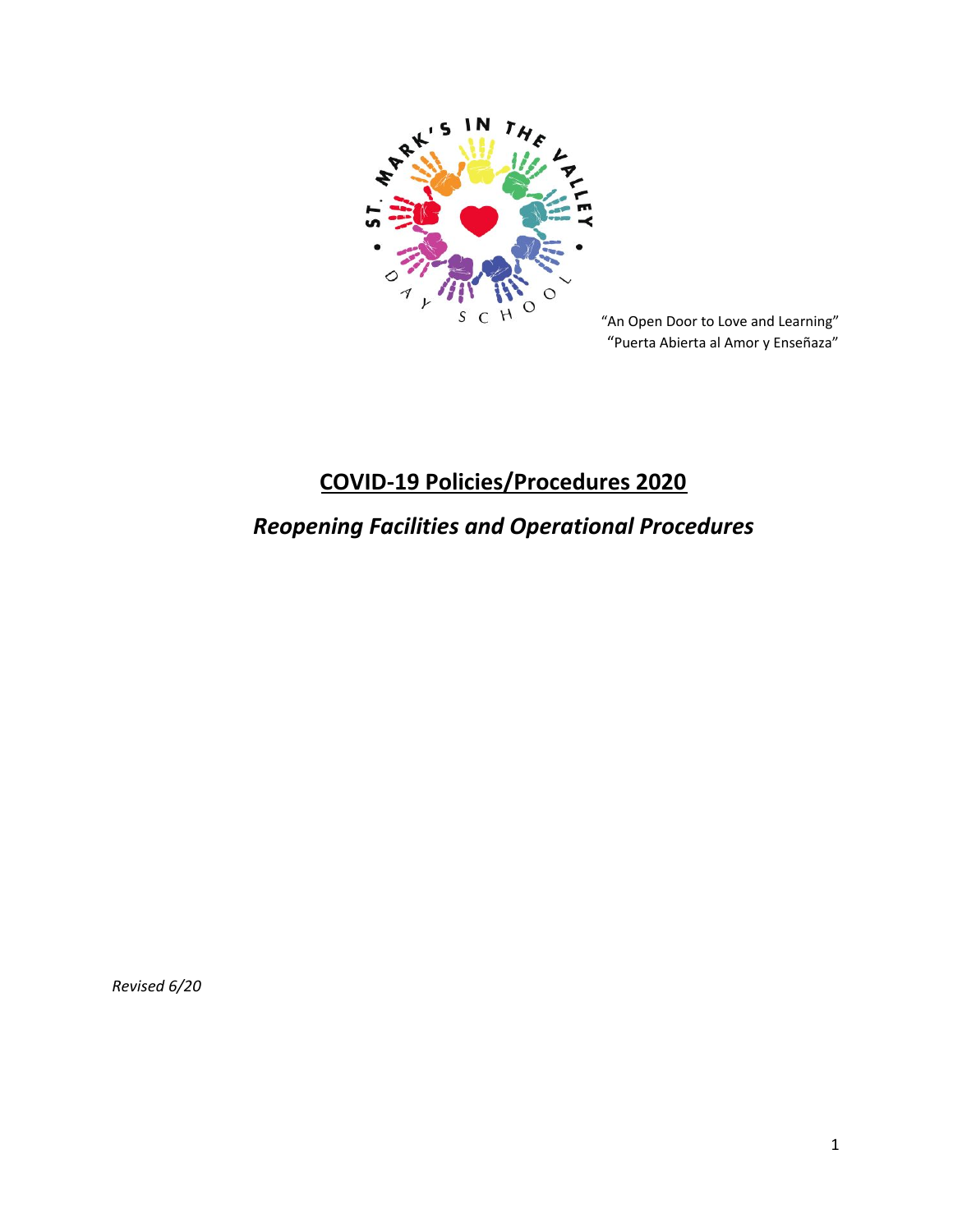# **Index**

| <b>Social Distancing</b> |                                                                      |  |
|--------------------------|----------------------------------------------------------------------|--|
|                          |                                                                      |  |
|                          |                                                                      |  |
|                          |                                                                      |  |
|                          |                                                                      |  |
|                          | <b>B.</b> Staffing                                                   |  |
|                          |                                                                      |  |
|                          | . 4                                                                  |  |
|                          | C. Masks                                                             |  |
|                          |                                                                      |  |
|                          | . 4                                                                  |  |
|                          | D. Monitoring Physical Distance and Group Mixing                     |  |
| Е.                       | Social and Emotional Support for Children While Physical Distancing5 |  |
| F.                       | <b>Rest Time</b>                                                     |  |
|                          |                                                                      |  |
|                          | 5                                                                    |  |
|                          | <b>Guidelines for Talking to Children About Health and Safety</b>    |  |
|                          |                                                                      |  |
|                          |                                                                      |  |
| <b>Areas</b>             |                                                                      |  |
|                          |                                                                      |  |
| . 6                      |                                                                      |  |
| <b>Medication</b>        |                                                                      |  |
|                          |                                                                      |  |
|                          | <b>Cleaning and Disinfecting</b>                                     |  |
|                          |                                                                      |  |
|                          | <b>Healthy Hand Hygiene</b>                                          |  |
|                          |                                                                      |  |
|                          | <b>Children with Existing Health</b>                                 |  |
|                          | <b>Tooth brushing/ Table Tooth Brushing</b>                          |  |
|                          |                                                                      |  |
|                          | <b>Daily Health Checks</b>                                           |  |
|                          |                                                                      |  |
|                          |                                                                      |  |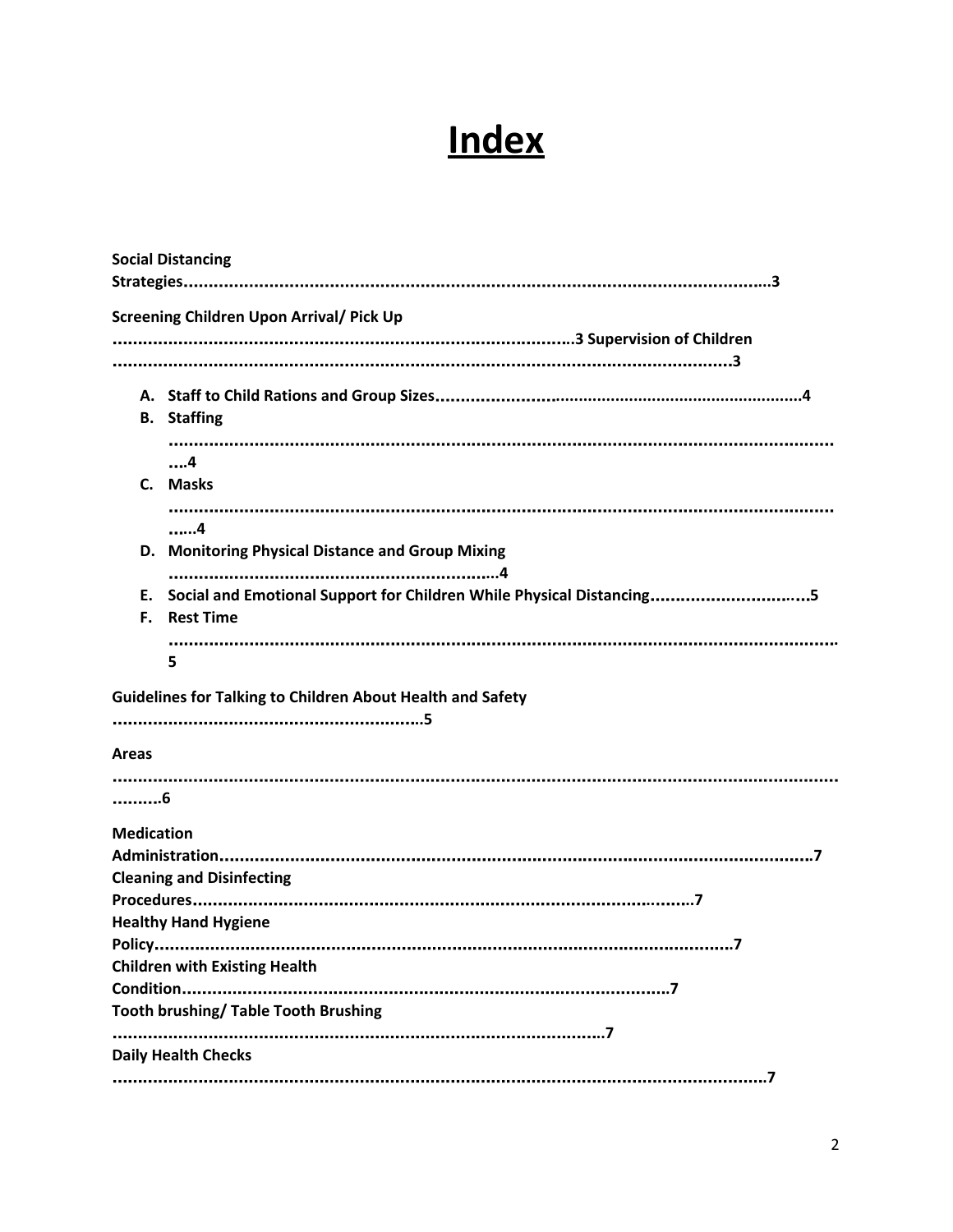| <b>Food Preparation and Meal Service</b>                |
|---------------------------------------------------------|
| <b>After the Meal</b>                                   |
| <b>Kitchen Access Policy</b>                            |
| <b>Water Availability</b>                               |
| <b>Individual Child Support Services</b>                |
| <b>COVID-19 Confirmation in Student or Staff Member</b> |
| <b>Unenrolled Children and Non-St. Mark's Students</b>  |
| <b>Staff</b>                                            |
| 11                                                      |

#### **Social Distancing Strategies:**

- \* Classrooms will include the same group of students each day; students will be assigned to the same teachers each day
- \* All Field Trips special events are canceled
- \* Daily group activities: teachers will keep their assigned group of children in their designated classroom
- \* Children will not be mixed during playground times; students will remain separate during special activities such as art, music, and exercising
- \* Arrival and drop off: families will remain in their vehicle for pick up and drop off. Staff will meet students at their vehicles to receive and release students. Curb-side drop off/pick up will be designated at the front door West of the roundabout. Parents and staff will adhere to government issued social distancing recommendations
- \* Designated parent to drop off/pick up: administration will ask parents and guardians have the same party dropping off and picking up each day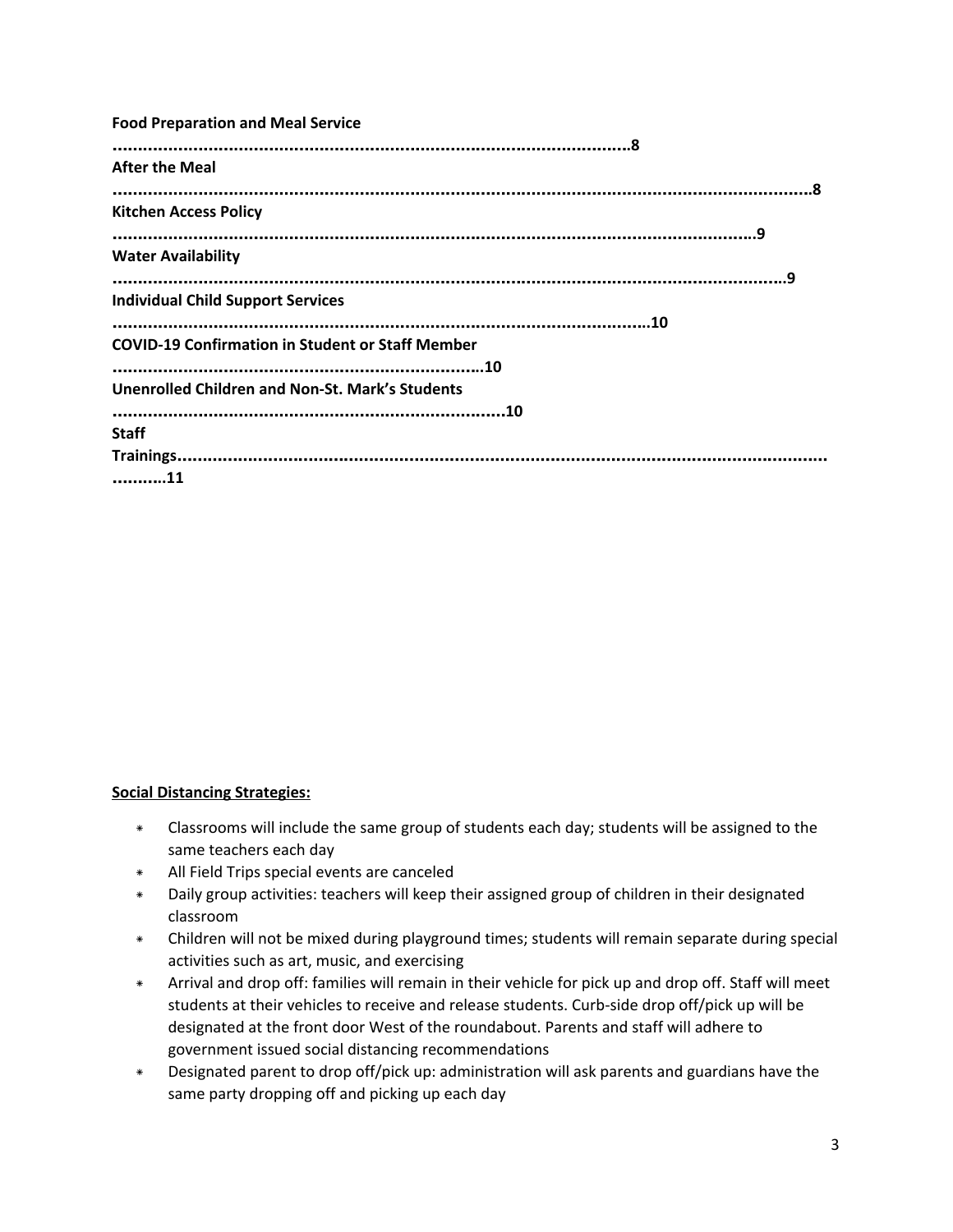- \* Staff will wear Crock shoes exclusively in school building
- \* Children and staff will leave street shoes outside prior to entering the building
- \* Children will wear socks or school shoes while inside the school; socks or school shoes will remain at the school to be utilized inside the building

#### **Screening Children Upon Arrival/Pick-up:**

Persons who have a fever at 100.4F (38.0C) or above, or show other signs of illness should not be admitted to the facility; it is the parent's/guardian's responsibility to be alert for signs of illness in your child/children; YOU MUST KEEP YOUR CHILD/CHILDREN HOME WHEN SYMPTOMS ARE PRESENT. Any students who arrive with or develop a temperature at or above 100.4 degrees will be sent home.  $^{\rm 1}$ Families are not allowed in the school facilities at any time.

- Upon arrival, staff will wash their hands, put on a face mask, disinfect their hands and/or wear disposable gloves.
- \* Staff will visually inspect students for signs of illness; signs include, but are not limited to flushed cheeks, rapid breathing or difficulty breathing (without recent physical activity), fatigue, or extreme fussiness. Staff will additionally confirm that the child/children are not experiencing coughing or shortness of breath.
- \* Staff will take your child's/children's temperature upon arrival/departure
- \* Body Check Form will be filled out and signed by parent & staff upon arrival & departure. If parent wants a daily copy of the Body Check Form, one will be provided by the administration. Otherwise documentation will be kept in each child's personal folder.
- \* Students may not be left unattended, in accordance with standard policy

#### **Supervision of Children:**

#### **Classroom staffing: staff to student ratios; monitoring ratios; active supervision; redundant practices**

#### **● Staff to child ratios and group sizes**

Staff to child group sizes will be 2:10 (2 adults per class with up to 10 students) for the duration of enacted COVID-19 precautionary policies. Standard policy dictates that our facilities operate at at least the lowest recommended ratio in accordance with Child Care Licensing. When COVID-19 precautionary policies are in effect, a full classroom will adhere to the adjusted 2 staff members per 10 children ratio. NOTE: Ratios for standard operating policy remain 1:10 children; the adjusted ratio of at least 2 staff members in presence with groupings of students will be in effect exclusively for the duration of the enactment of COVID-19 precautionary policies.

#### **● Staffing:**

Each classroom will be staffed with two (2) teaching staff and one (1) extra staff members when possible. The duties of extra staff members present in these settings will include, but is not limited to escorting children to and from designated drop-off area, restrooms, and health isolation area; assisting with sanitation, cleaning, and laundering; and fulfilling staffing for required classroom ratios. When student group size allows, the third staff person should remain in the classroom during the day. When student group size does not allow, the third staff person should provide support for bathroom breaks, sanitizing, and other duties as assigned.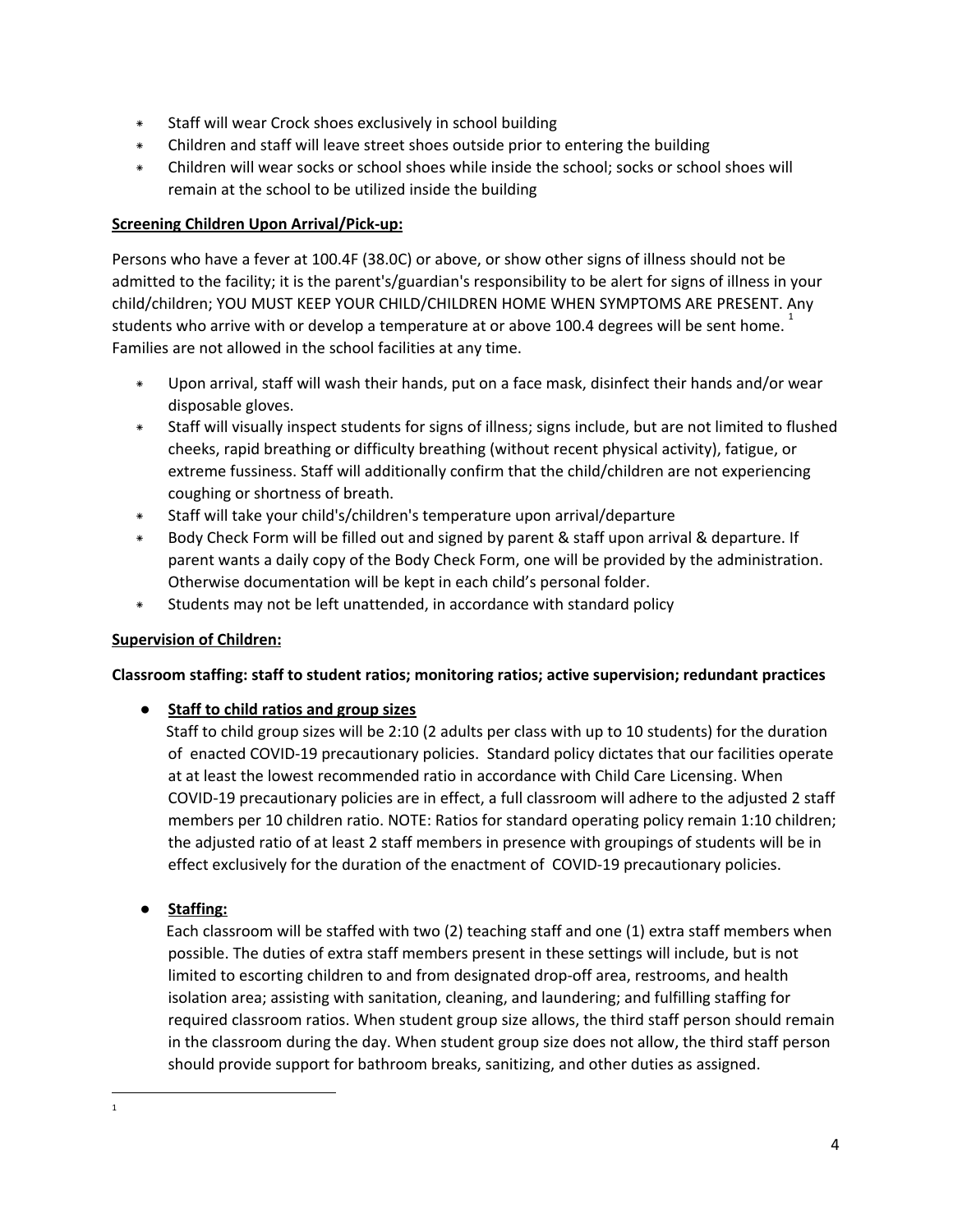# ● **Masks:**

The CDC recommends that children 3 years and older wear masks. Each mask will be labeled to identify it as individual to that student. Masks will be put in a designated laundry basket at the end of each day and sanitized by staff before re-use.

## **How to monitor using physical distancing and group mixing guidelines:**

- Measuring devices will be accessible within each classroom, including measuring tape, pool noodles measuring 6 ft., or other fitting items that measures 6 ft in length (string or rope not permitted)
- Each classroom will have pre-measured visual markers for 6 feet of physical distance. The following colors are recommended to be used.
- **Line-Up (Yellow or shape):** Locations where child line-ups occur, such as the classroom entrances and exits. Children not to line up for the sink or restroom, children should be sent to these areas one at a time, with a staff escort when appropriate.
- **Tables (green or shape):** table locations on the floor
- **Nap Time: (blue or shape):** ensure that children's naptime cots are spaced out six (6) feet apart. Place children head to toe to further reduce the potential for viral spread.
- **Children Time:** activity will happen at tables or with children spaced 6 feet apart.

# **Keeping groups separate in the center**

- **● Stagger outdoor play times**
- **● Transition walking rope or other visual tool that spaces children**

# **Providing social and emotional support for children while physical distancing:**

- Feeling charts should be posted in each classroom.
- Visual schedule should be posted in each.
- classroom stating times masks should be worn.
- Teaching staff will need to be very deliberate with non-verbal cues and facial expressions while wearing masks so children can interpret social cues.
- Introduce Self-Hug Strategy (introduce, but this may not serve as the only source of affections for children).
- Water and Sand tables are prohibited during pandemic.
- Toys in areas should be wiped down and disinfected before another child plays in that area.

#### **Rest Time:**

- Masks should be removed during rest time and stored in a plastic baggie in child's cubby with their name on it.
- During rest time children should be spaced at least 6 feet apart, and placed head to toe when possible to further increase distancing.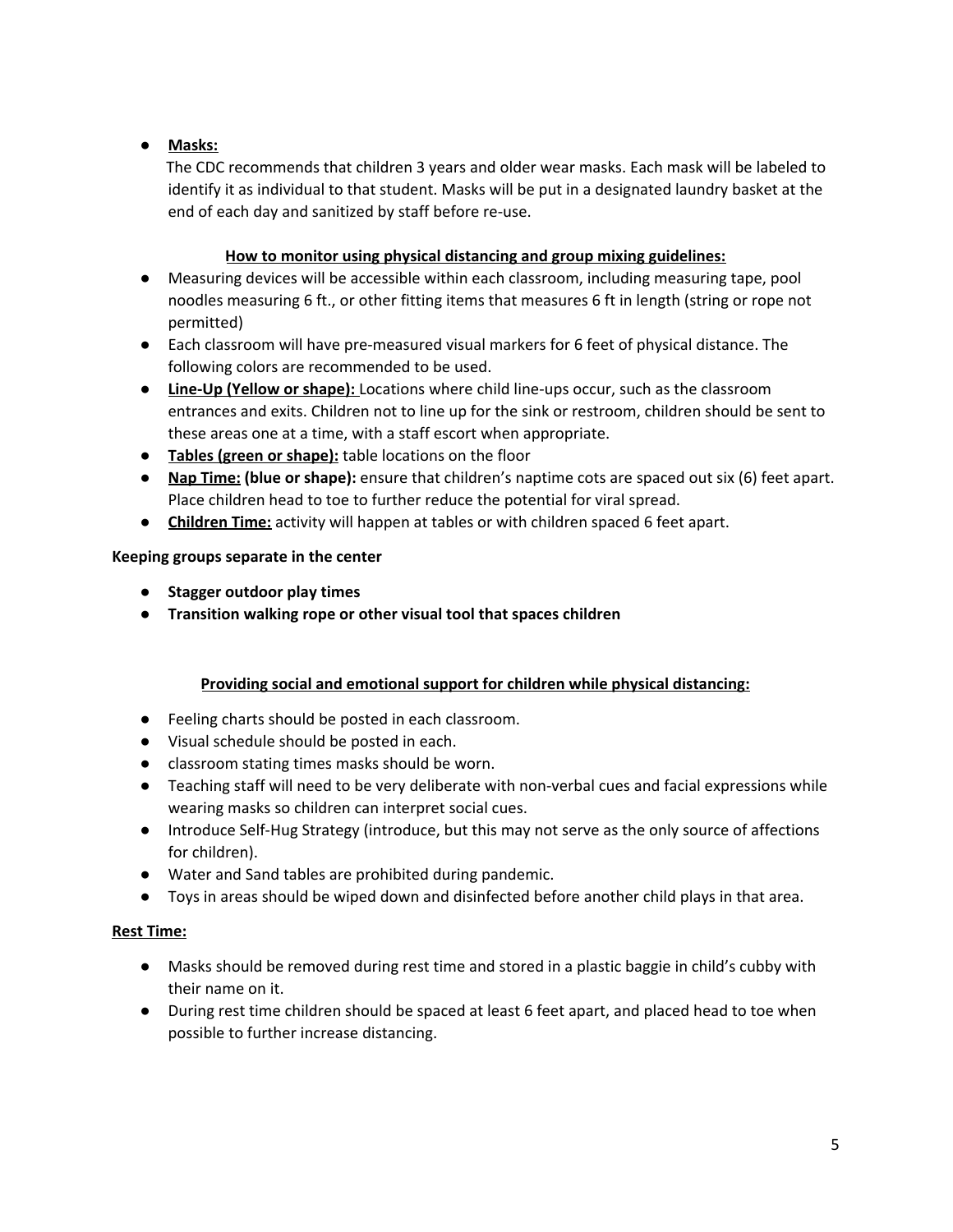● When feasible, program will provide blankets for children who require them during rest time. After use, blankets must be put in designated receptacle and washed before reuse. Children are not allowed to bring from home.

#### **Guidelines for Talking to Children About Health and Safety:**

Teach children everyday actions to reduce the spread of germs.

- Remind children to stay away from people who are coughing, sneezing or otherwise sick.
- Discuss any new actions that may be taken to help protect children and school staff (e.g. increased hand washing, cancelation of events or activities)
- Teach them to wash their hands with soap and water for at least 20 seconds, especially after blowing their nose, coughing, or sneezing; before and after going to the bathroom; and before eating or preparing food. Get children into hand washing habit.
- If soap and water are not available, teach them to use hand sanitizer. Supervise young children when they use hand sanitizer to prevent them from swallowing alcohol
- Remain calm and reassuring
- Remember that children will react to both what you say and how you say it. They will pick up cues from the conversations you have with them and with others
- Make yourself available to listen and to talk to children
- Make time to talk. Be sure children know they can come to you when they have questions
- Avoid language that might blame other and lead to stigma
- Remember that the virus can make anyone sick, regardless of a persons' race or ethnicity
- Avoid making assumptions about who might have COVID-19. Too much information on one topic can lead to anxiety
- Provide information that is honest and accurate
- Give children information that is truthful and appropriate for their age and development
- Talk to children about how some stories on COVID-19 on the internet and social media may be based on rumors and inaccurate information
- Encourage verbal affection and hand gestures since physical affection will be minimized
- When physical distancing is not possible (assisting children with hand washing providing comfort, etc.), continue use of face masks, and children and staff should wash their hands after interactions. If staff need to hold children and get any secretions on their apron the apron should be changed

#### **Areas:**

Areas should be set up to limit contact between children. Classrooms can have redundant areas set up, so that there are multiple stations per area where children can play and maintain physical distancing.

- Blocks can be split into two areas, like blocks and cars
- Housekeeping can be spit into multiple areas like house, pet shop, and resteraunt
- Science
- Manipulatives
- Library
- Art/Writing
- Music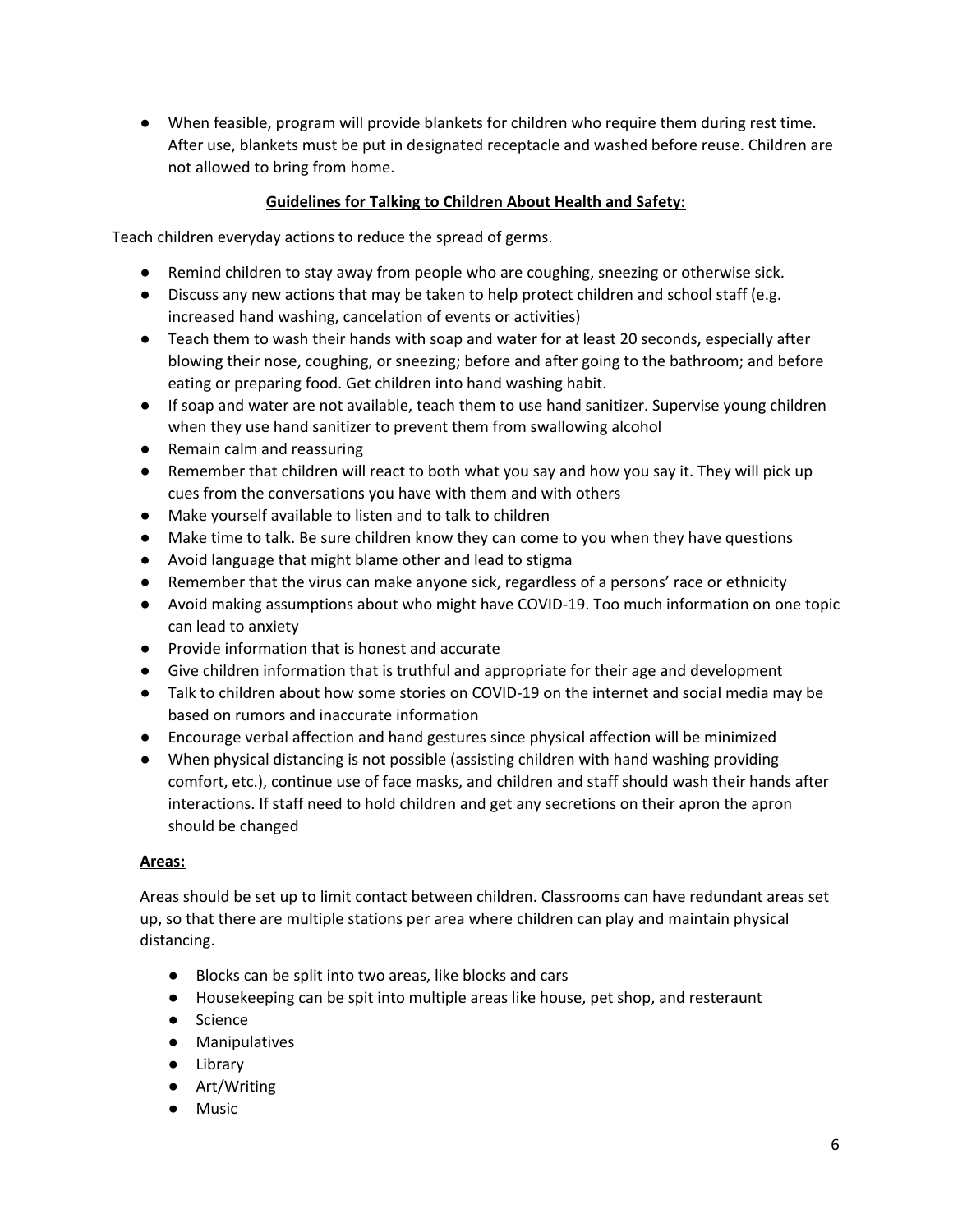● Calm Area

#### **Cleaning and disinfecting efforts:**

- St. Mark's will implement a daily schedule for cleaning and disinfection.
- \* Staff will routinely sanitize, and disinfect surfaces and objects that are frequently touched, especially toys and games. This includes cleaning objects/surfaces that are not ordinarily cleaned daily such as doorknobs, light switches, classroom sink handles, countertops, cots, chairs, cubbies, and playground structures.

## **Healthy Hand Hygiene Policy:**

- All children, staff, will engage in hand washing at the following times:
- Arrival to the facility and after breaks
- Before and after preparing food or drinks
- Before and after eating or handling food, or feeding children
- Before and after administering medication or medical ointment
- Before and after diapering
- After using the restroom or assisting children with the restroom
- After encountering bodily fluid
- After playing outdoors or in sand
- After handling garbage
- Wash hands with soap and water for at least 20 seconds If hands are not visibly dirty, alcohol-based hand sanitizers with at least 60% alcohol can be used of soap and water are not readily available
- Supervise children when they use hand sanitizer to prevent ingestion.
- After assisting children with handwashing, staff will wash their hands after
- Posters should be posted around the classroom to assist with visuals for the children

#### NOTE:

Staff/Children wear masks during the implantation of all above procedures (Masks will be incorporated in our curriculum)

Staff/Children will maintain 6ft distancing during the implementation of all above procedures (This will also be incorporated in curriculum)

#### **Medication Administration:**

Staff who administer oral medication to students must wear gloves, face mask and a disposable gown.

#### **Children with Existing Health Conditions:**

Children with existing health conditions will have a Health Meeting with school administration prior to starting school. They must have an updated Health Action Plan filled out from their physician. To ensure the safety of all, if the child is enrolled in EHS, the Health Meetings will take place virtually when possible. This will include video conferencing, or telephone calls when necessary. All action plans for EHS students must be faxed to Health Manager to review prior to setting up a health meeting. If children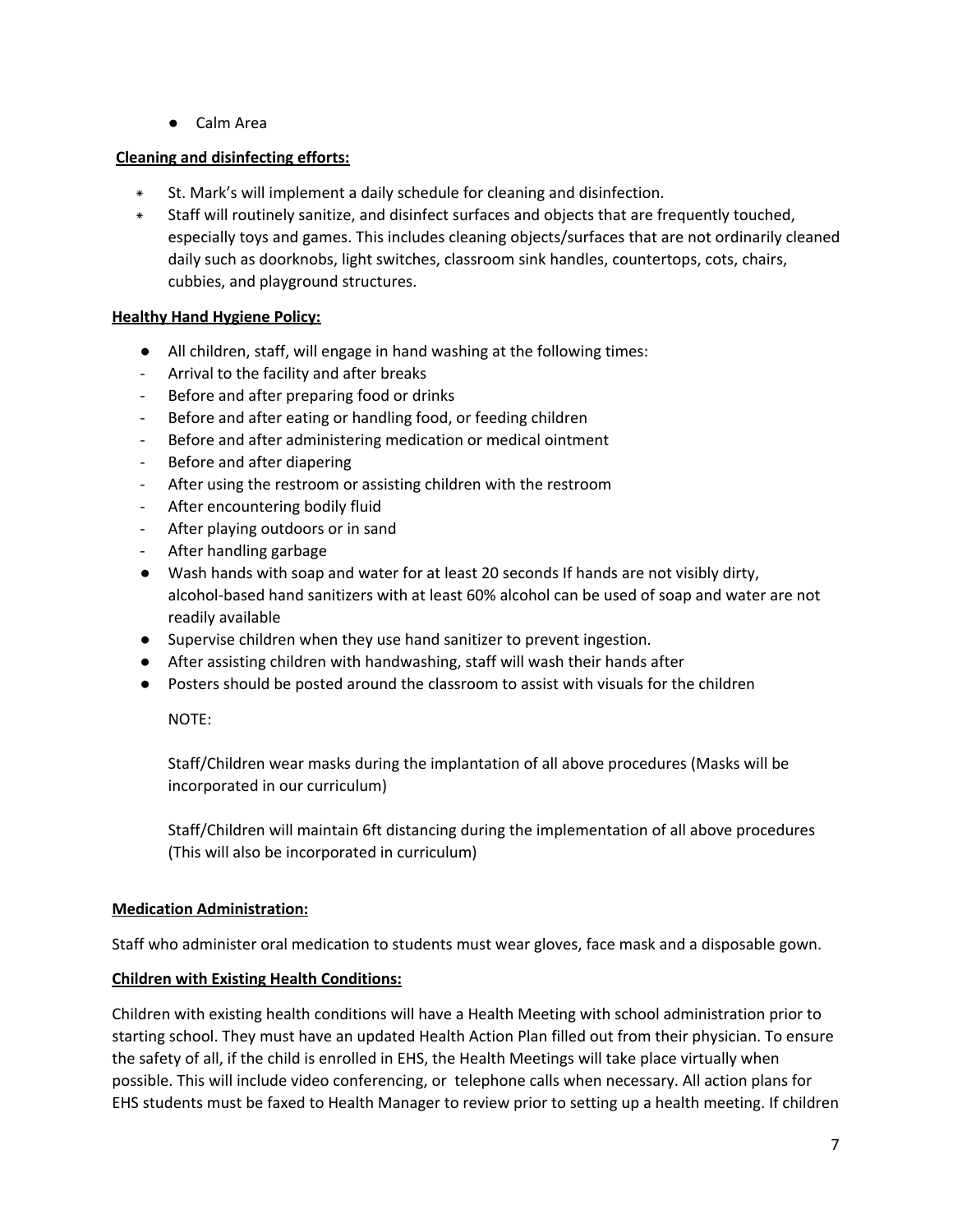are not EHS, a meeting with Program Coordinator and Executive Director will be in place before starting pre-school. Underlying health conditions that require a note from the doctor prior to attending pre-school are:

- Asthma
- Chronic kidney disease being treated with dialysis
- Chronic lung disease
- Diabetes
- Hemoglobin disorder
- Immunocompromised
- Liver disease
- Serious heart conditions

#### **Toothbrushing/Table toothbrushing:**

Per NMDOH and New Mexico Early Childhood Education and Care Department, tooth brushing is discontinued at pre-school but should be increased at home, with school support through provided literature.

#### **Daily Health Checks:**

Per NMDOH and New Mexico Early Childhood Education and Care Department our current health checks policy is as follows: A health check of each child is required whenever there is a change in the child's behavior or appearance. If students or staff have any observable symptoms, quarantine from non-symptomatic students and staff is imperative. Health checks will be completed up to three times a day. (1)before children enter the building, (2)before lunch, and whenever staff notice change in child's behavior or appearance during the day thereafter.

#### **Food Preparation and Meal Service:**

Meals are typically served family-style, however, while the pandemic policy is in effect each child's plate will be served so that the bowls are not placed on the table and multiple children are not using the serving utensils. All meals and snacks will be provided in the classroom and served by staff, with tables arranged to maintain physical distancing by maintaining a 6-foot distance (between children & nearby tables) when possible.

- \* Food will be served by teachers. (At this time family style dining will not be implemented)
- \* Food preparation should not be done by the same staff who diaper children
- \* Sinks used for food preparation should not be used for any other purposes
- \* Children/Staff will wash their hands prior to and immediately after eating
- \* Caregivers should wash their hands before preparing food and after helping children to eat. Soap and water for at least 20 seconds before and after each mealtime
- \* Staff will wear gloves while serving children
- \* Each classroom utilizes tables, and chairs that are suitable for young children, in an airy bright and comfortable environment which are arranged to maintain physical distance by maintaining a 6-foot distance between each child, adult, and table , when possible. **During the pandemic**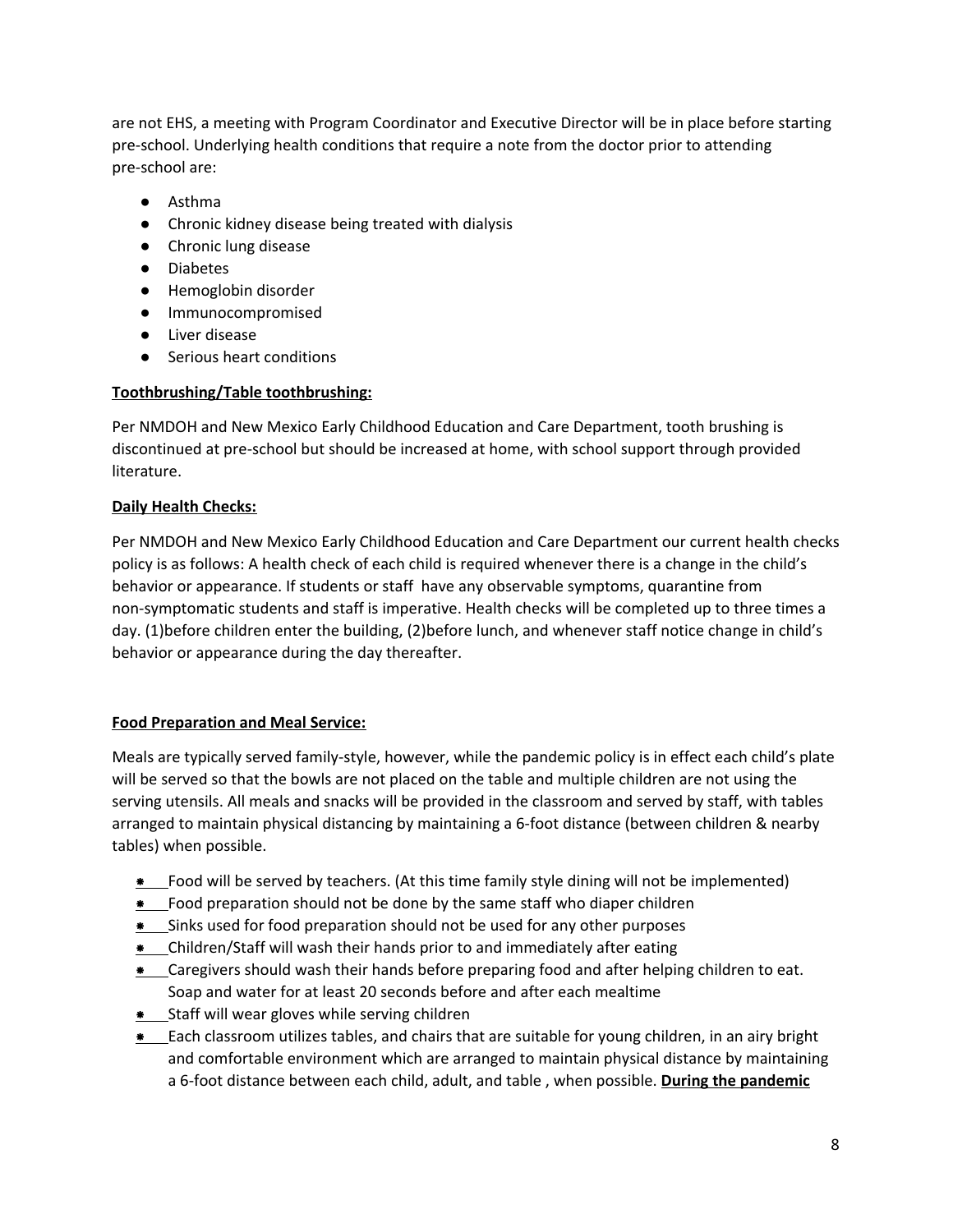# **disposable dishware, eating utensils and drinking cups will be utilized to reduce the spread of germs.**

- \* Staff serving preparing food will restrain their hair
- \* No bare hand contact is allowed when handling ready to eat foods. Single-use gloves can keep food safe by creating a barrier between hands and food. Gloves can NEVER be used in place of handwashing. Hands must be washed before putting on gloves and when changing to a new pair. Gloves must be changed frequently e.g. when soiled or torn, when changing tasks, every four hours during continual use, and after handling raw meat…and before handling ready-to-eat food.
- \* Plan and adequate length of time for leisurely paced meal (approximately 30 minutes). Teachers/adults eat with the children during the mealtime. Teaching staff on duty at the time of the meal are required to participate in the meal. Adults serve as a role model and facilitator, guiding children as needed; physical distancing should be maintained during this time.
- \* Teachers will mark the meal counts during the meal of all the children present for the meal on the count at the "point of service". At this time, the adult will be wearing a mask.

#### **After the Meal:**

- \* When the children are finished with their meal; they should be allowed to leave the table and proceed to help cleanup. One at a time, they can begin by scraping their plate and putting the soiled plates and utensils in the scrape bin. Everything thing needs to be stacked nicely when returned to the kitchen.
- \* Children learn the importance of taking care of themselves and staying healthy by practicing daily hygiene, such as washing their hands and cleaning their faces after meals. One at a time the children will proceed to the sink to wash their hands and cleaning their faces with a wet paper towel, discarding it in the trash can. When the children are finished, the teacher will clean the sink with disinfectant and sanitize.
- \* Teachers will clean, rinse, and sanitize tables.

#### **Kitchen Access Policy:**

- \* While the pandemic policy is in effect, and physical distancing is in effect, centers will limit the number, service providers that enter the school and kitchen to reduce the instance or possibilities of contamination.
- \* Observe established food safety practices for time/temperature control, preventing cross-contamination, cleaning hands, no sick workers, and storage of food, etc.
- \* Employees are required to wash hands often with soap and water for at least 20 seconds, especially after going to the bathroom, before eating, after blowing their nose, coughing, or sneezing, or after touching high surfaces, e.g., doorknobs, push bars, carts, keypads, etc.…
- \* **NO outside food or drinks are allowed in the classroom**
- \* Adults act as the role models by eating the same meal and food as the children.

#### **Water availability:**

While the pandemic policy is in effect, and physical distancing is in effect, we will ensure that children and staff members have access to free, safe, fresh drinking water at all times throughout the day and that it is offered to children throughout the day.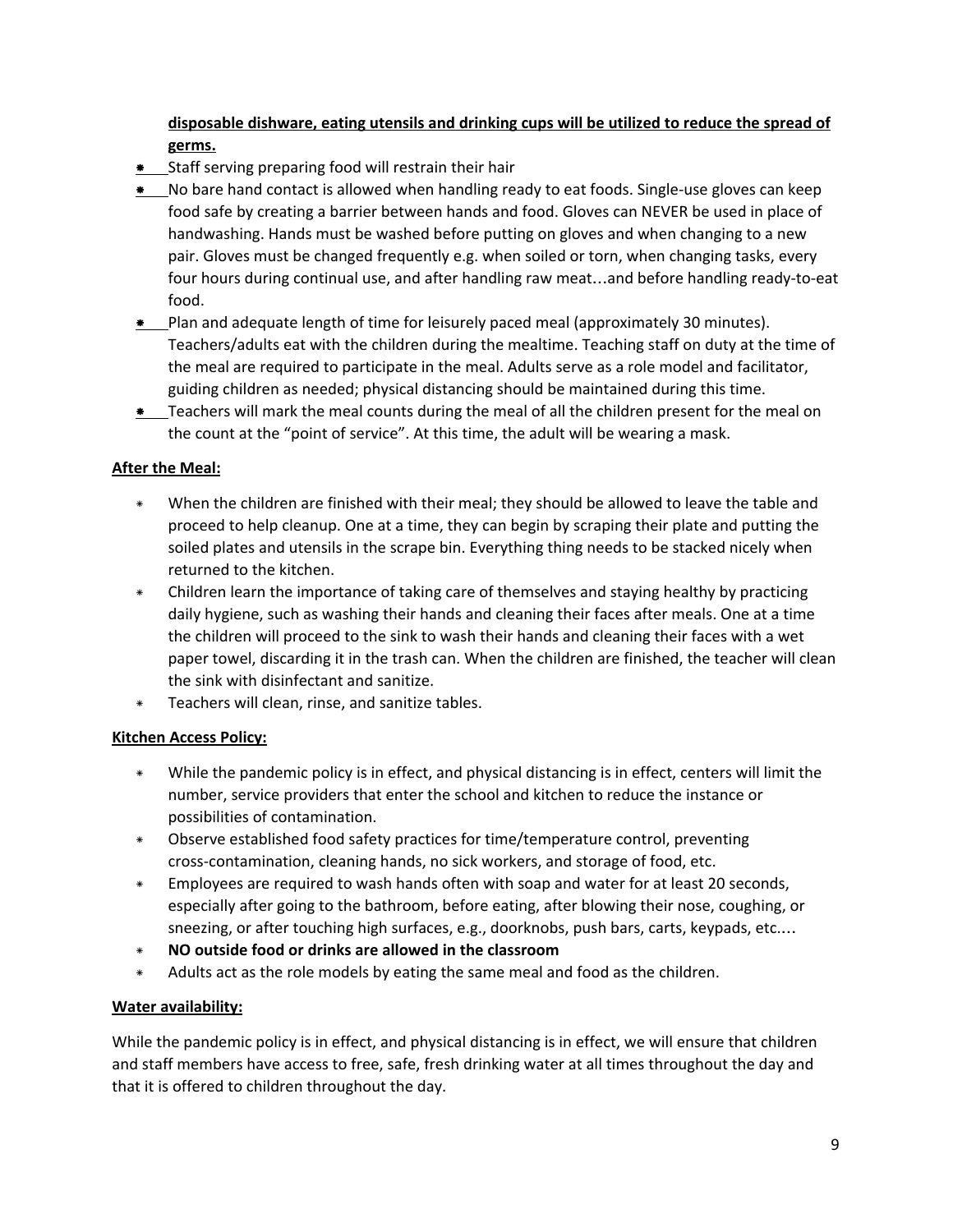The Dietary Guidelines for Americans do not establish a daily minimum intake for water consumptions but do recommend that water be consumed daily. Adequate water intake is important to the health of all children and adults. Hydration is easier to achieve and ultimately makes our children healthier if available both **indoors and out.**

- **●** Each child has their own labeled water bottle they can access at any point throughout the day.
- **•** Bottles will be kept in individual pockets storage
- **●** No sharing permitted; in the event water bottle/bottles are shared, they should be emptied and sanitized immediately.
- **●** All children's bottles will be washed and sanitized at the end of the day (including any students who did not attend that day)
- **•** Storage pockets sanitized daily
- **●** All new water bottles will be sanitized on site before usage, this includes staff classroom water bottles
- **●** Teachers/caregivers should remember that water should not be served in place of milk at mealtime; however, if a child requests water during mealtime, water should be given in a separate cup from milk so that the milk is also served. Water is served with snacks when no other beverage is served. Ice cannot be served due to choking hazards.

#### **Continuity of Operational Services:**

- In the event St. Mark's were to close for safety precautions, staff will continue to provide services to children and families by implementing a home- based learning program.
- Teaching staff will make weekly contact with children and families. Teachers will utilize the current lesson plans that the classroom teachers have in place for the center-based programs. Learning materials and activities will be provided to families. Weekly visits will take place remotely and may include but are not limited to telephone and video calls.
- The program will ensure the learning materials and activities provided are age appropriate and activity suggestions with provided materials are individualized to support each child's developmental goals and learning styles. An outline of activities provided for each home visit, along with documentation of interaction, such as the child's interest in the activities, parental engagement, learning objectives, and goals met will be documented on weekly planning form
- The school will revert to preschool in accordance with State, Federal, and licensing guidance; it may be staggered on best practice and program decisions by the B.O.D.

#### **Individual Child Support Services:**

If children receive services from an on-site therapist or BMS provider; 1:1 support service or require administration of medication that a parent must administer, that individual may be eligible to be in the classroom. These support services will be determined on an individual basis, in consultation with E.D., program Director, (EHS Director of Mental Health, Special Education Manager, and/or Health Manager. If entry to the building is necessary for these individuals, individuals must complete the health screening; if the individual cannot complete the health screening, they will not be permitted to the enter the preschool. Staff must ensure that any additional adults providing support in the classroom do not exceed the maximum group size determined by NM DOH and Child Care Licensing.

#### **Unenrolled Children and Non-St. Mark's Students:**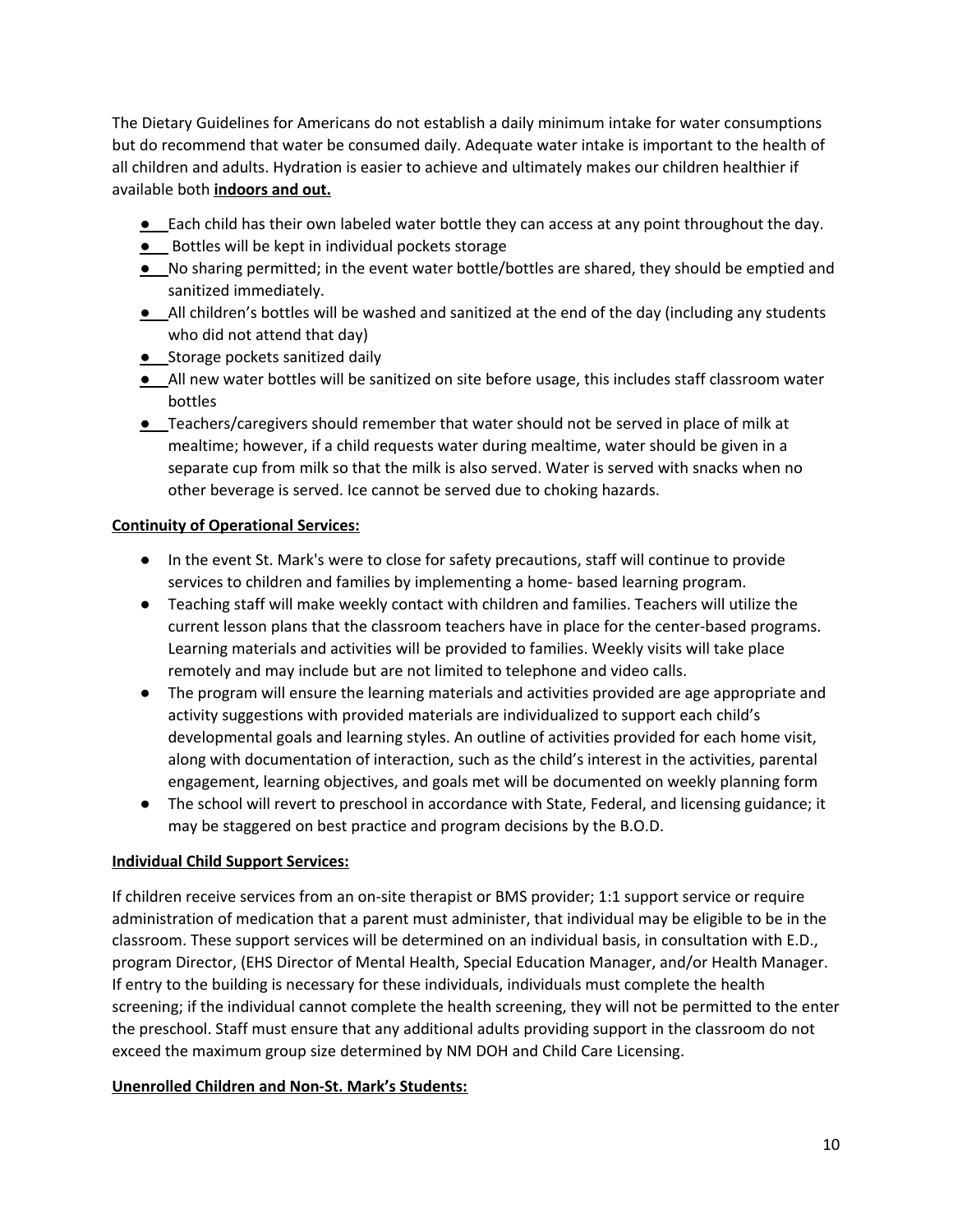Children who are not enrolled in the pre-school will not be permitted into the building, including staff children, with the exception of an emergency situation determined by the Executive Director or Program Coordinator.

## **If COVID-19 is confirmed in a child or staff member:**

- Child/Staff member will be moved to isolation in a distsnced, enclosed area away from others.
- Outside doors and windows will be opened to increase air circulation in relevant areas.
- Allow school closure up to 24 hours for site sanitation; adequate time must be to be allowed for respiratory droplets to settle before cleaning and disinfecting.
- All areas/surfaces will be cleaned and disinfected on a regular schedule.
- Staff/student placed in a 14-day off-site quarantine before they can return to on-site learning, and must return with a physician's note.
- Children with household members who are known to have COVID-19 (or have encountered a positive case) should also be excluded from the pre-school for a minimum of 14 days. This period may be prolonged if the child develops symptoms. If the child has no symptoms after 14 days, the child may return to pre-school with a negative COVID test.
- If a child or staff develops symptoms for COVID-19 (fever of 100.4F or higher, cough or shortness of breath) while at the facility, the child or staff member will be immediately separated from others until the ill person can leave pre-school. There is a designated area for separation away from staff and children. Executive Director will call the DOH Coronavirus Hotline at 1-855-600-3453.
- If symptoms persist or worsen, call a health care provider for further guidance. Advise the employee or child's parent or caregiver to inform the facility immediately if the person is diagnosed with COVID-19.
- If a child or employee tests positive for COVID-19 contact a NMDOH epidemiologist at (505) 827-0006. (This line is open 24 hours per day, 7 days per week, 365 days per year) A DOH 9 epidemiologist will identify the close contact who will need to quarantine. It is likely that members of the infected person's group would be considered close contacts.
- Facility with a confirmed case of COVID-19 will be closed. The center should immediately air out the facility for 24 hours and then follow the guidance Cleaning and Disinfecting Surface. The duration of closure will depend on multiple factors, including the most up to date information about COVID-19 and the specific cases in impacted community Guidance on re-opening will be provided by the DOH and/or childcare licensing
- In the event of closure, all families will be contacted by Executive Director and services will be outlined on the section Continuity of Operational Services
	- Symptom free children and staff should not attend doing so could expose others
	- Families of enrolled children who refuse testing for their children can also be excluded from the pre-school for 14 days and re-admitted with a doctor's note.

#### **Training for Staff:**

All staff training should take place virtually when possible. In-person training is limited to groups of no more than the maximum designated allowance by State guidelines. If on-site training is necessary, training should only occur on campus, and in the classroom to which that staff person will be assigned.